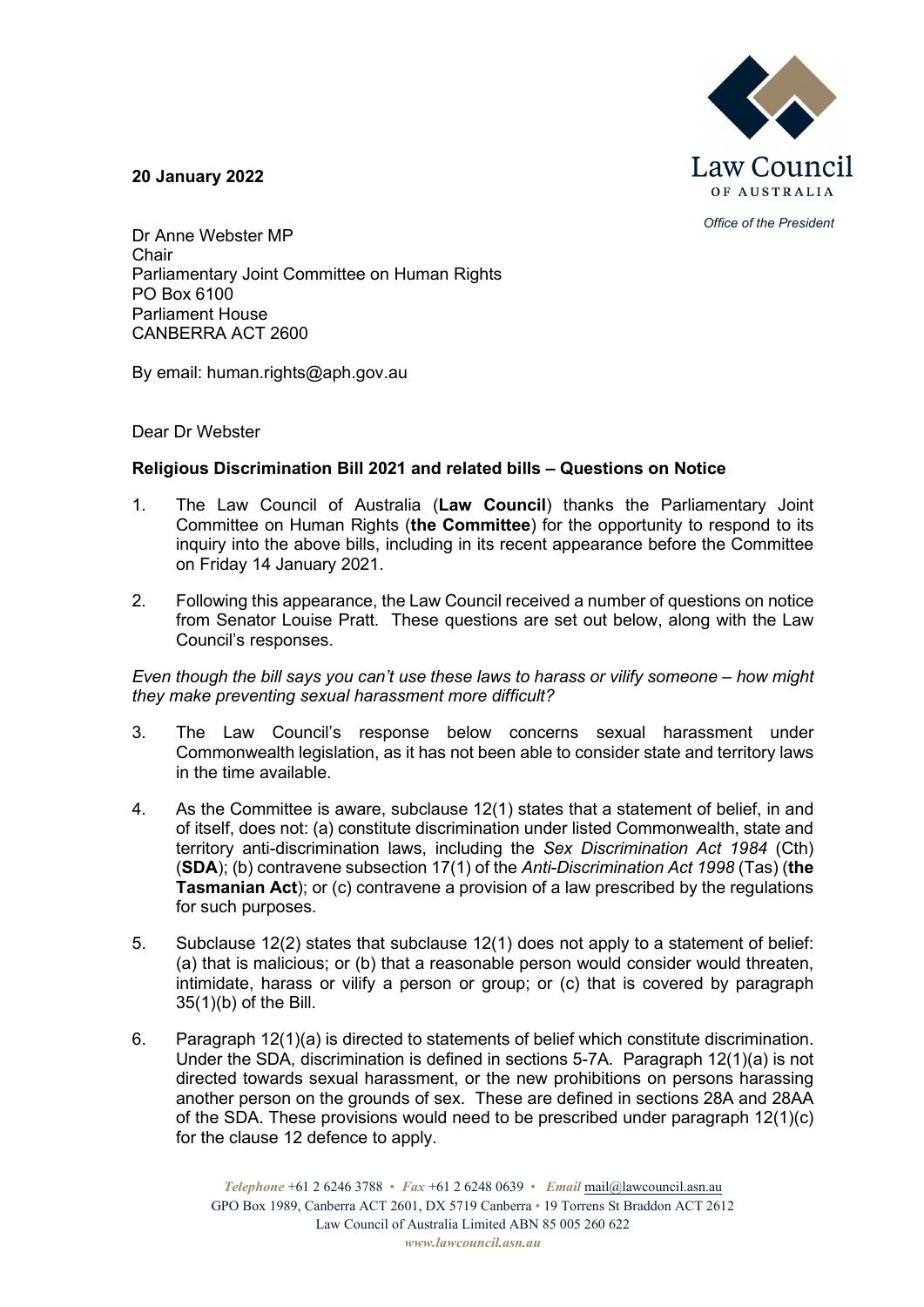7. This interpretation is supported by paragraph 178 of the Explanatory Memorandum to the Bill, which states that:

*This clause applies solely to an action for discrimination under those Acts. This includes both direct and indirect discrimination. It does not apply to harassment, vilification or incitement provisions under these laws. For example, this provision does not affect the prohibition of offensive behaviour based on racial hatred in Part IIA of the Racial Discrimination Act or sexual harassment or sex-based harassment under the Sex Discrimination Act.*

- 8. It is possible that the SDA's sexual harassment or sex-based harassment provisions could be prescribed for the purposes of paragraph 12(1)(c) of the Bill. However, should they be prescribed, this would be likely to result in additional complexity and confusion regarding the operation of clause 12 in circumstances where remarks give rise to a complaint of sexual harassment, or sex-based harassment, and may also constitute statements of belief. The **Appendix** sets out some of the potential difficulties which may result. Given these difficulties, it may be unlikely that these provisions would be prescribed.
- 9. The Law Council adds that it is unaware of any proposal to prescribe the sexual harassment provisions of the SDA for the purposes of paragraph 12(1)(c) of the Bill. However, it also emphasises that the scope of provisions which operate to override Commonwealth, state and territory law should not be left to delegated legislation.

#### *Intrusive questions – how might this be impacted by a statement of belief? Can a statement of belief also be an intrusive question?*

- 10. A question could amount to a statement of belief under the definition in the Bill, provided that it met the requirements of subclause 5(1): for example, if it was of a religious belief, made in good faith, by written or spoken words or other communication, and was of a belief that the person genuinely considers to be in accordance with the doctrines, etc of the religion. An example may involve a worker who asks why a colleague does not conduct his or her private life in accordance with God's word.
- 11. The Australian Human Rights Commission (**AHRC**) notes that intrusive questions about a person's private life or body may be considered sexual harassment under the SDA.<sup>[1](#page-1-0)</sup> As discussed, clause 12 of the Bill would not provide a defence to 'intrusive questions' which amounted to sexual harassment under the SDA. It may do so if the sexual harassment provisions were prescribed under paragraph 12(1)(c).
- 12. 'Intrusive questions' may, however, constitute direct discrimination under Commonwealth, state or territory law, if they amount to a person, on the ground of a protected attribute, being treated less favourably than a person without that attribute. It is possible, although uncommon, for remarks alone to constitute discrimination.<sup>[2](#page-1-1)</sup> This involves questions of fact which depend on the context and the particular circumstances in which an intrusive question was asked. For example, in goods, services and facilities, the intrusive questions may be asked by a store manager in public and in a highly confrontational manner which is profoundly humiliating for a

<span id="page-1-0"></span><sup>&</sup>lt;sup>1</sup> AHRC, 'Sexual Harassment in the Workplace - The Legal Definition of Sexual Harassment', <u>online document</u>.<br><sup>2</sup> *Qantas Airways Limited v Gama* [2008] FCAFC 69, [76]-[78] (French and Jacobson JJ).

<span id="page-1-1"></span>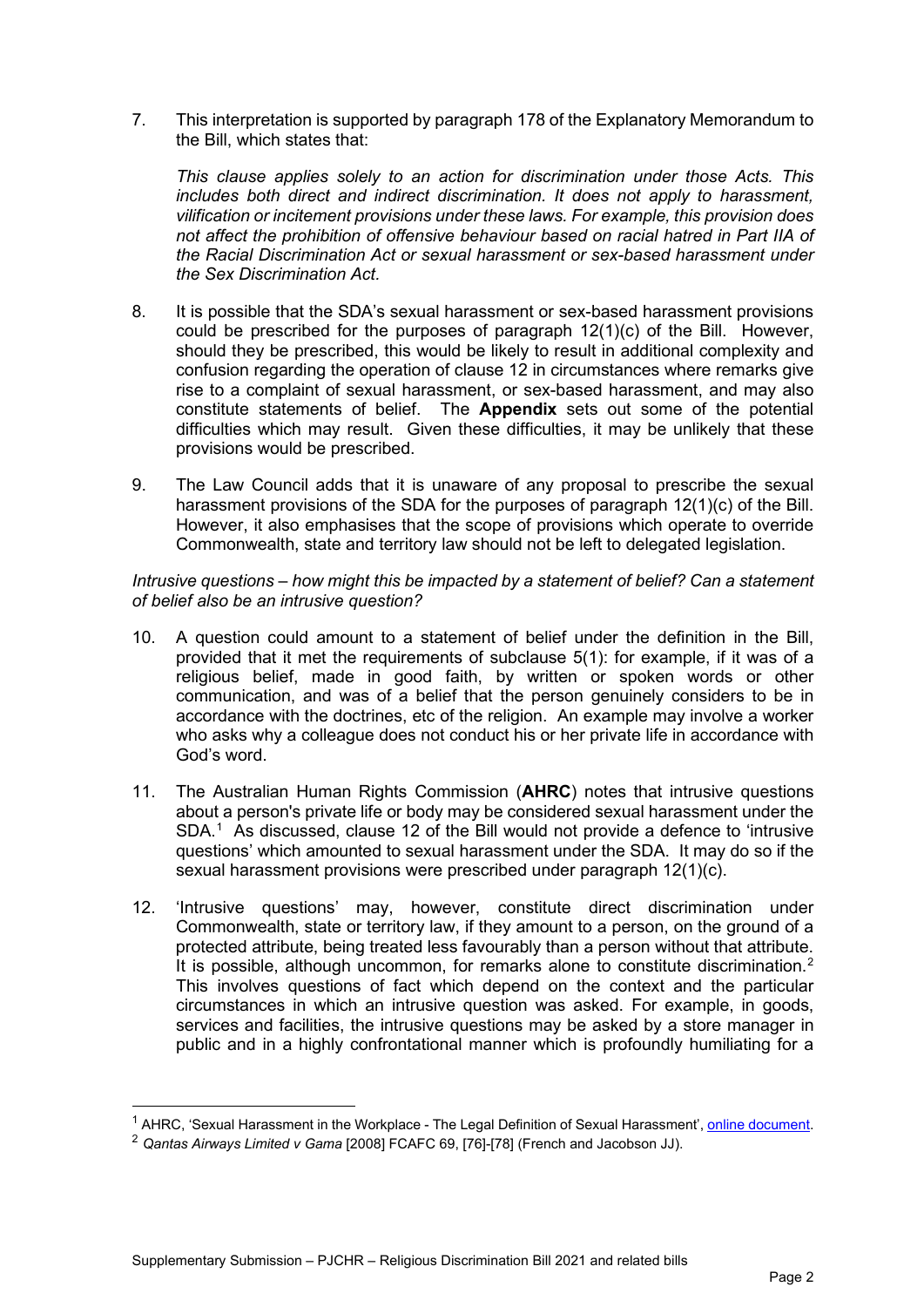customer.[3](#page-2-0) Another example may involve a theatre manager directing a person to the toilet facilities who adopts a similar manner.

- 13. Under subsection 17(1) of the Tasmanian Act, 'intrusive questions' may, again depending on the circumstances, constitute conduct which offends, humiliates, intimidates, insults or ridicules another person on the basis of a protected attribute in circumstances in which a reasonable person, having regard to all the circumstances, would have anticipated that the other person would be offended, humiliated, intimidated, insulted or ridiculed.
- 14. In *Durston v Anti-Discrimination Tribunal (No 2),[4](#page-2-1)* Brett J of the Supreme Court of Tasmania, noted of subsection 17(1) that 'read literally, the words "offends, humiliates, intimidates, insults or ridicules" are vague terms which have the potential to encompass a broad range of subjective emotions and feelings.' [5](#page-2-2) However, the judicial interpretation of these words by reference to the interpretation of similar, although not identical, provisions under section 18C of the *Racial Discrimination Act 1975* (Cth), has found that the operation of subsection 17(1) was 'more restricted than the literal meaning of the words would suggest.'[6](#page-2-3) This interpretation required the relevant conduct to have 'profound and serious effects and not to be likened to mere slights'.[7](#page-2-4)
- 15. Should 'intrusive questions' meet the thresholds of subsection 17(1) of the Tasmanian Act and no exceptions apply, $^8$  $^8$  clause 12 of the Bill may provide a defence to such a complaint.

*Can women reject sexual advances as ably in the workplace if they are accompanied by a statement of belief.* 

- 16. As discussed, the sexual harassment provisions of the SDA are not prescribed for the purposes of paragraph 12(1)(c) of the Bill. Where 'sexual advances' constitute sexual harassment under section 28A of the SDA, women would continue to have recourse to those provisions, unless they are so prescribed.
- 17. A worker may also apply to the Fair Work Commission for an order to prevent sexual harassment under section 789FF of the *Fair Work Act 2009* (Cth) (**FWA**), where there is a risk that this will continue. Under section 12 of the FWA, 'sexually harass' has the meaning given by section 28A of the SDA. These provisions would not be affected by the Bill, unless the relevant provisions of the FWA were also prescribed under paragraph 12(1)(c).

 $3$  SDA, s 22(c).

<span id="page-2-1"></span><span id="page-2-0"></span><sup>4</sup> [2018] TASSC 48 (*Durston)*. 5 *Durston*, [63]. 6 Ibid.

<span id="page-2-2"></span>

<span id="page-2-3"></span><sup>7</sup> Ibid, citing *Eatock v Bolt* [2011] FCA 1103, 197 FCR 261 (Bromberg J).

<span id="page-2-5"></span><span id="page-2-4"></span><sup>8</sup> For example, section 55 of the Tasmanian Act provides that subsection 17(1) does not apply to conduct for public purposes, including a public act done in good faith for any purpose in the public interest. In *Durston,*  Brett J considered that section 55 should be construed broadly and given a wide and flexible ambit: [70], [74]- [75].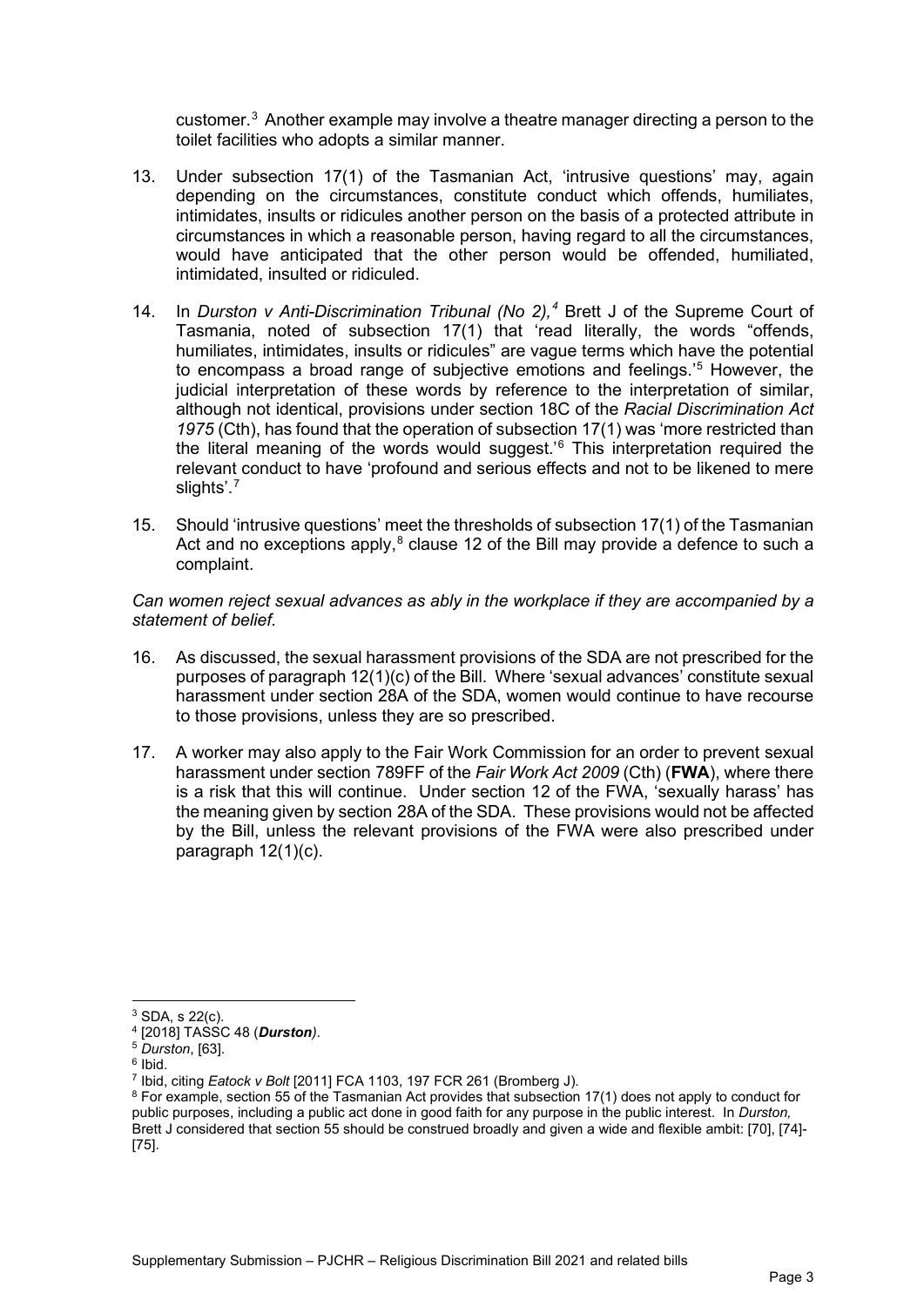*[*How would the Bill affect statements such as*]"Are you having sex with your boyfriend? – what kind of sex are you having? Will you get married. I am concerned for your moral well being."*

- 18. Further information would be necessary to confirm that these statements constitute statements of belief by the maker according to the subclause 5(1) definition in the Bill: that is, that they are of a religious belief, made in good faith, and of a belief that the person genuinely considers to be in accordance with the doctrines etc of that religion.
- 19. Under the SDA and FWA provisions discussed above, such statements may be considered sexual harassment, $9$  given that they are intrusive questions about a person's private life. If those provisions are not prescribed for the purposes of paragraph 12(1)(c), subclause 12(1) would not provide a defence to them.

*Could you make suggestive statements that have a foundation of a religious belief?*

- 20. Suggestive statements may also constitute sexual harassment under the SDA<sup>[10](#page-3-1)</sup> and therefore also under the FWA, as described above.
- 21. Where they have a foundation of a religious belief, such statements may also fulfil the definition of a statement of belief under subclause 5(1) of the Bill. This would depend on the relevant statement. They would need to be made in good faith, and be of a belief that the person genuinely considers to be in accordance with the doctrines, etc of that religion.
- 22. If the sexual harassment provisions were not prescribed for the purposes of paragraph 12(1)(c), subclause 12(1) would not provide a defence to them.

#### *Could you advance unwanted invitations – as a statement of belief.*

23. Unwanted invitations, eg to go out on dates, may also constitute sexual harassment under the  $SDA<sup>11</sup>$  and therefore also under the FWA, as described above. If those provisions are not prescribed for the purposes of paragraph 12(1)(c), subclause 12(1) would not provide a defence to them.

*Could you ask intrusive questions as part of a statement of belief. God says.* 

24. This question is addressed under question 2 above.

*Could unnecessary familiarity also be masked by statements of belief or religious statements?*

25. Depending on the circumstances, unnecessary familiarity may also constitute sexual harassment under the  $SDA^{12}$  $SDA^{12}$  $SDA^{12}$  and therefore also under the FWA, as described above. The responses above also apply in this context. If those provisions are not prescribed for the purposes of paragraph 12(1)(c), subclause 12(1) would not provide a defence to them.

<span id="page-3-0"></span><sup>9</sup> They may also constitute harassment on the ground of sex under new ss28AA of the SDA.

<span id="page-3-2"></span><span id="page-3-1"></span><sup>&</sup>lt;sup>10</sup> AHRC, ''Sexual Harassment in the Workplace - The Legal Definition of Sexual Harassment', <u>online document</u>.<br><sup>11</sup> Ibid.<br><sup>12</sup> Ibid

<span id="page-3-3"></span>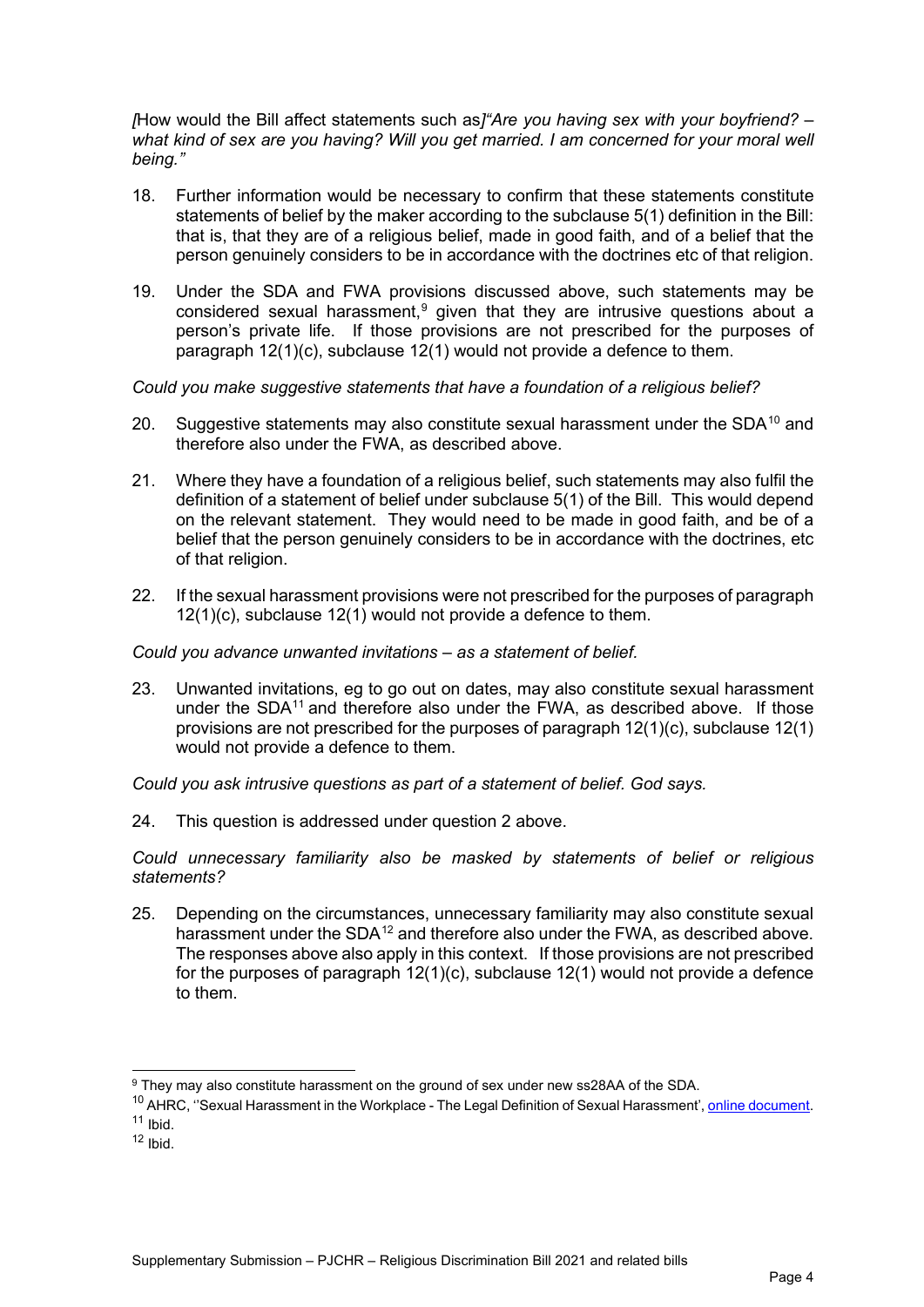*Could you talk about things that aren't appropriate in a particular time and place because they are a religious belief.* 

- 26. This will depend on the relevant circumstances. 'Inappropriate' statements may cover a range of statements, from those which may be characterised as mildly annoying, to those which are deeply distressing and harmful.
- 27. Assuming that the inappropriate statements were statements of belief, the availability of the subclause 12(1) defence will depend on whether relevant statements would:
	- constitute discrimination for the purposes of listed discrimination laws (paragraph 12(1)(a); or
	- contravene subsection 17(1) of the Tasmanian Act; or
	- contravene a provision of a law prescribed under paragraph 12(1)(c).
- 28. Then the question would be whether they were excluded because of subclause 12(2) (malicious, threatening, etc). Assuming that they did not, clause 12 would provide a defence to an individual's complaint on the grounds of unlawful discrimination or under subsection 17(1) of the Tasmanian Act.
- 29. If the inappropriate statements fell within section 351 of the FWA, the operation of section 351 of the FWA would also be affected. Section 351 states that an employer must not take adverse action<sup>[13](#page-4-0)</sup> against a person who is an [employee,](https://www.austlii.edu.au/cgi-bin/viewdoc/au/legis/cth/consol_act/fwa2009114/s789gc.html#employee) or prospective [employee,](https://www.austlii.edu.au/cgi-bin/viewdoc/au/legis/cth/consol_act/fwa2009114/s789gc.html#employee) of the [employer](https://www.austlii.edu.au/cgi-bin/viewdoc/au/legis/cth/consol_act/fwa2009114/s789gc.html#employer) because of the person's listed attributes. [14](#page-4-1) However, under paragraph 351(2)(a) of the FWA, subsection 351(1) does not apply to conduct that is not unlawful under any anti-discrimination law listed in subsection 351(3) in force in the place where the action is taken. Statements of belief made by the employer which were not precluded by clause 12(2) of the Bill would therefore not constitute adverse action. The Fair Work Ombudsman cannot take any action with respect to discrimination where there has been no adverse action.
- 30. With respect to the workplace, there is, however, a term implied in law in every contract of employment requiring an employee to obey the lawful and reasonable directions of their employer.<sup>15</sup> Such directions may, for example, enable an employer to require an employee to comply with anti-bullying or work health and safety laws. Under section 789FD of the FWA, a worker is bullied at work if another individual, or group of individuals, repeatedly behaves unreasonably towards the worker, and that behaviour creates a risk to health and safety. An employer could act to prevent an individual who is subject to the employer's direction from repeatedly making 'inappropriate statements', including statements of belief, to a worker which create such a risk. The worker who is the recipient of the statements may also seek a stopbullying order under the FWA.
- 31. Outside of the workplace, there may be fewer mechanisms to prevent 'inappropriate statements' which are clearly harmful from being made. For example, in a healthcare setting, a patient whose doctor makes statements of belief which are humiliating and seriously demeaning in the course of their healthcare may wish to make a complaint

<span id="page-4-0"></span> $13$  Eq, employer dismisses the employee, injures the employee in his or her employment, alters the employee's position to his or her prejudice, or discriminates between the employee and other employees: FWA, s 342.

<span id="page-4-1"></span><sup>&</sup>lt;sup>14</sup> Race, colour, sex, sexual orientation, age, physical or mental disability, marital status, family or carer's responsibilities, pregnancy, religion, political opinion, national extraction or social origin.

<span id="page-4-2"></span><sup>15</sup> *R v Darling Island Stevedoring & Lighterage Co Ltd; Ex parte Halliday* (1938) 60 CLR 601, 621–622.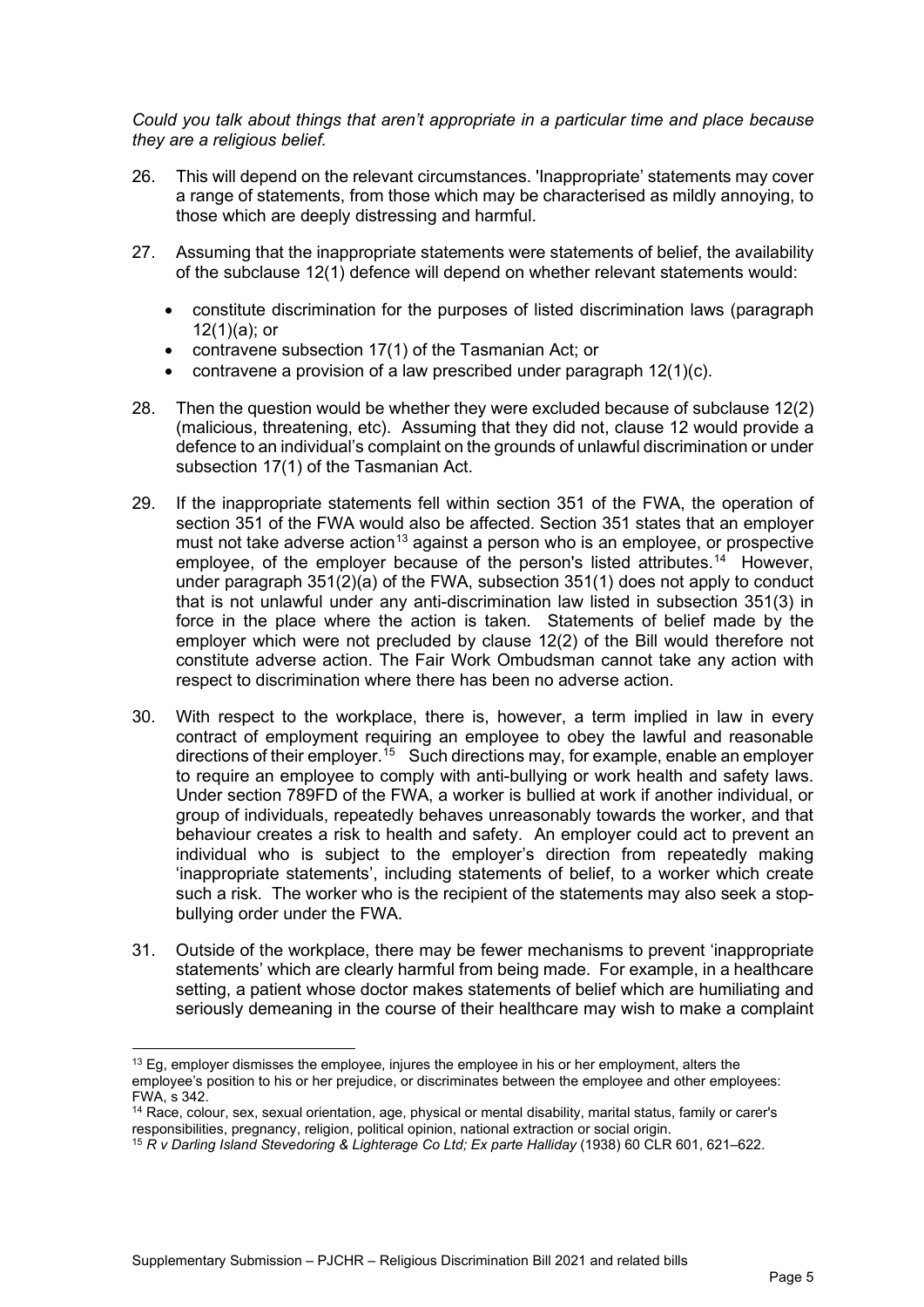with respect to unlawful discrimination on the basis of a protected attribute (eg, sex) with respect to the provision of services.<sup>16</sup> However, section 12 would provide a defence to such a complaint, unless subclause 12(2) applied.

*How might the protection of statements of belief be used to allow the discussion of topics at an inappropriate time and place? Eg, 'For a woman, the "normal" discharge is regular menstruation, which causes impurity for seven days from the onset of bleeding (v. 19). An "abnormal" discharge is an off-cycle flow of blood that lasts for "many days" (v. 25). Like an abnormal male discharge, this causes impurity for the duration of the condition and for an additional seven days, after which the woman must present two birds as offerings.'*

- 32. The Law Council understands, from the Jewish Women's Archive *Shalvi/Hyman Encyclopaedia of Jewish Women*, [17](#page-5-1) that this statement emanates from Leviticus 15 in the Bible and relates to menstruation as a source of impurity. Washing with water is required after contact with the bed or vessel of a menstruating woman or a woman with abnormal bleeding. For some scholars this is linked to a requirement for the woman herself to wash.<sup>[18](#page-5-2)</sup> The above statements may be likely to meet the definition of a statement of belief in subclause 5(1) of the Bill.
- 33. A relevant example may involve a healthcare setting, in which a non-Jewish patient who seeks assistance for an endometriosis condition is told by her Jewish doctor that she is impure because she has not observed the requirements of Leviticus 15. The woman may be prevented from bringing a discrimination complaint on the basis of religious belief or activity due to the operation of clause 12.
- 34. The Law Council hopes that the above responses are useful to the Committee. Should you wish to discuss, please contact Ms Leonie Campbell, Deputy Director of Policy on 02 6246 3711 or 0402 225 282 in the first instance.

Yours sincerely

Taxline

**Mr Tass Liveris President**

<span id="page-5-1"></span><span id="page-5-0"></span><sup>&</sup>lt;sup>16</sup> Eg, under the SDA, s 22.<br><sup>17</sup> [The Shalvi/Hyman Encyclopedia of Jewish Women,](https://jwa.org/encyclopedia) 'Menstruation in the Bible', by [Eve Levavi Feinstein,](https://jwa.org/encyclopedia/author/levavi-feinstein-eve) June 23, 2021, onlin[e article.](https://jwa.org/encyclopedia/article/menstruation-in-the-bible#pid-13388)<br><sup>18</sup> Ibid.

<span id="page-5-2"></span>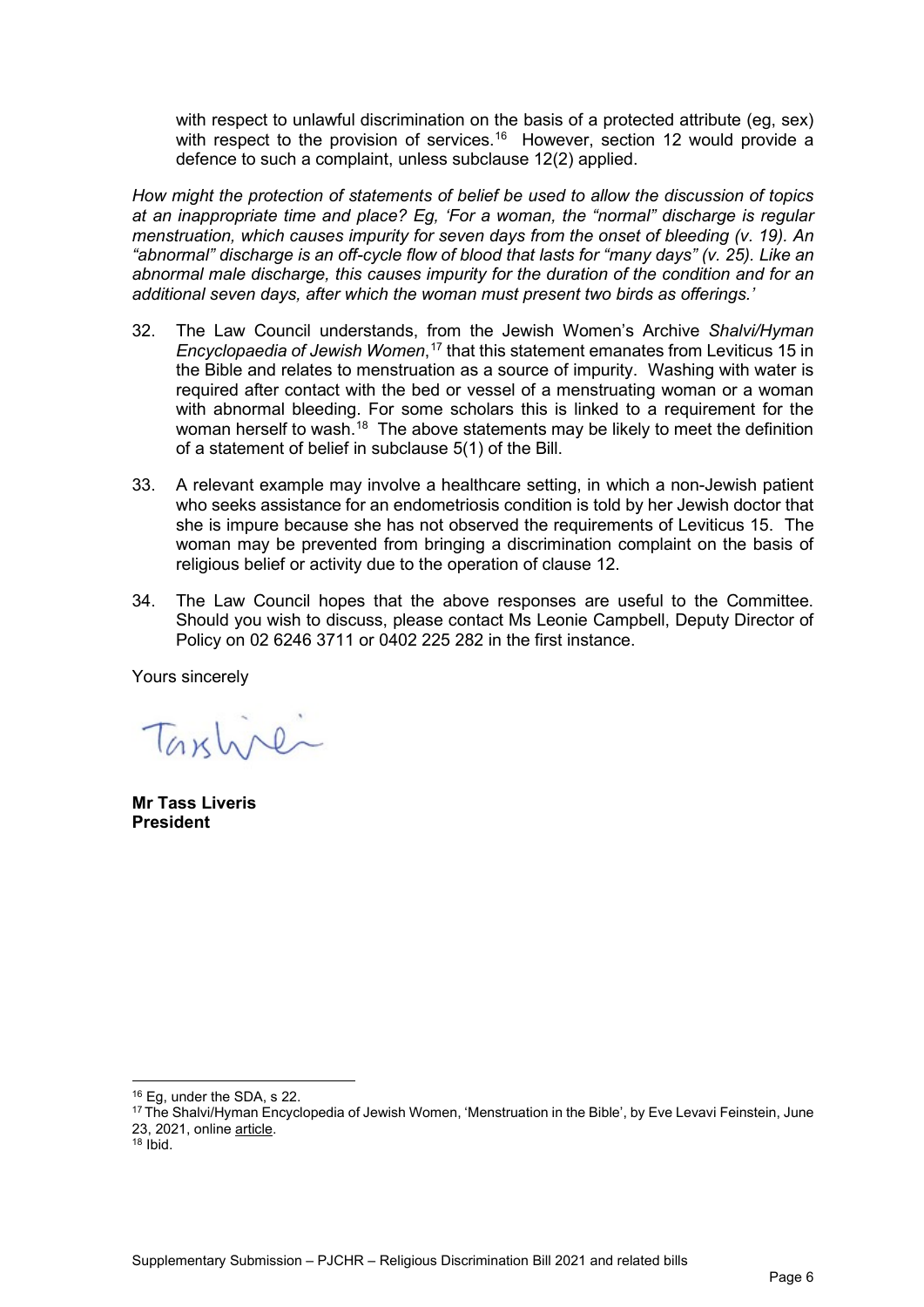## **Appendix**

### **Potential complexities should sexual harassment and sex-based harassment provisions of SDA be prescribed under paragraph 12(1)(c)**

'Sexual harassment is relevantly defined under section 28A of the SDA as occurring if:

- (a) the person makes an unwelcome sexual advance, or an unwelcome request for sexual favours, to the person harassed; or
- (b) engages in other unwelcome [conduct of a sexual nature](http://www.austlii.edu.au/cgi-bin/viewdoc/au/legis/cth/consol_act/sda1984209/s28a.html#conduct_of_a_sexual_nature) in relation to the person harassed;

in circumstances in which a reasonable person, having regard to all the circumstances, would have anticipated the possibility that the person harassed would be offended, humiliated or intimidated.

New section 28AA of the SDA, further defines harassment on the ground of sex. Under that section, a person harasses another person on the ground of sex if:

- by reason of the sex of the person harassed (or a characteristic appertaining to persons of that sex, or generally imputed to them);
- the person engages in unwelcome conduct (including making a statement to a person, whether orally or in writing) of a seriously demeaning nature in relation to the person harassed; and the person does so in circumstances in which a reasonable person, having regard

to all the circumstances, would have anticipated the possibility that the person would be offended, humiliated or intimidated.

It is possible that the SDA's sexual harassment or sex-based harassment provisions could be prescribed for the purposes of paragraph 12(1)(c) of the Bill. However, this would be likely to result in additional complexity and confusion. For example:

- the remarks may give rise to a sexual harassment complaint, including because a reasonable person would have anticipated the possibility that the person harassed would be offended, humiliated or intimidated. This raises the subclause 12(1) defence. This defence would not apply if (inter alia) a reasonable person would consider that the statement would consider that the statement would threaten, intimidate, harass or vilify a person or group (paragraph  $12(2)(b)$ ). This suggests that subclause 12(1) may provide a defence to sexual harassment which may 'only' be offensive or humiliating, as opposed to intimidating.<sup>[19](#page-6-0)</sup>
- with respect to statements which form the basis of a sexual harassment complaint, questions may arise as to whether subclause 12(2) excludes the statements from the subclause 12(1) defence because a reasonable person anticipated that they would be likely to 'harass'.<sup>[20](#page-6-1)</sup> The meaning of 'harass' is not defined in the Bill. The Bill's Explanatory Memorandum states that it is intended to be interpreted in accordance with its ordinary meaning.<sup>[21](#page-6-2)</sup> The Federal Magistrates Court's review in *Sluggett v Commonwealth[22](#page-6-3)* of caselaw concerning the meaning of 'harassment' in

<sup>19</sup> Unless another aspect of subclause 12(2) applied.

<span id="page-6-1"></span><span id="page-6-0"></span> $20$  As noted by Rees, Rice and Allen, the law on sexual harassment is of limited relevance to harassment on the basis of other attributes because the elements of sexual harassment are distinctive to the attribute of sex: Neil Rees, Simon Rice and Dominique Allen, *Australian anti-discrimination and equal opportunity law* (2018), Federation Press, 3rd edition, 673-4.

<span id="page-6-3"></span><span id="page-6-2"></span><sup>21</sup> Explanatory Memorandum to the Religious Discrimination Bill 2021, 57 [185]. 22 [2011] FMCA 609 (*Sluggett*).